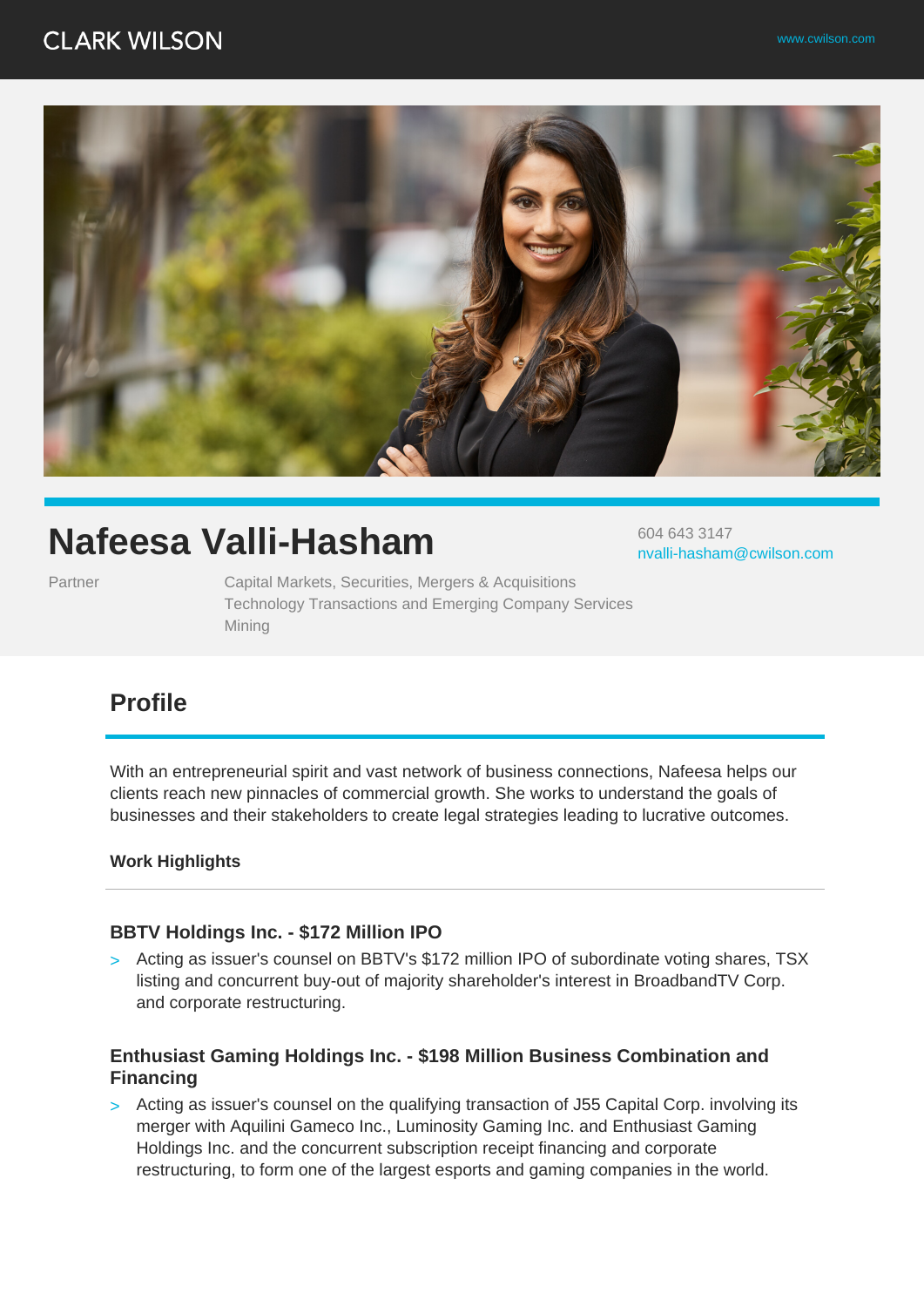# **Willow Biosciences Inc. - \$69 Million Business Combination and Financing**

> Acting as counsel for Makena Resources Inc. on the plan of arrangement with BioCan Technologies Inc. and Epimeron Inc. to form Willow Biosciences Inc. and the concurrent financing.

Additional work highlights below

If a company is looking to go public, Nafeesa can assist. She has helped numerous clients get listed on Canadian stock exchanges and execute on Initial Public Offerings, Reverse Takeovers and other going public transactions, safeguarding them with creative legal solutions that allow them to take calculated risks to satisfy their business goals. Knowing the law and regulations explicitly, she has the ability to work within this framework to bring about progress and growth.

Nafeesa also works with private companies as they navigate through their growth spectrum. These industries range from technology, health and wellness, mining, transportation, clean energy and venture capital across all life stages. Whether their end goal is growth and retaining ownership, an acquisition, significant private investment or going public, she operates with a business-driven approach to advance their business interests.

Her savvy business background makes Nafeesa an invaluable resource for our clients. Coming from a family of entrepreneurs, she is alive to the challenges businesses face, from financing to personnel to the ideation of products, services and marketing. This background allows her to address client issues from an experienced commercial standpoint.

#### **Services**

- > Private placement financings of equity securities, debt and convertible debt
- > Venture capital and private equity investments
- > Initial public offerings
- > Purchase and sale of businesses, assets and technology
- > Business combination transactions, including plans of arrangement, reverse takeovers, mergers and acquisitions, and share exchange transactions
- > Joint ventures
- > Corporate reorganizations
- > Proxy-battles and hostile takeovers
- > Stock exchange listings on the Toronto Stock Exchange, TSX Venture Exchange, Canadian Securities Exchange, OTCQB and NYSE MKT
- > Purchase and sale of mineral property interests, mines, mills and the related assets
- > Going-private transactions for public companies
- > General corporate and commercial matters
- > Transaction structuring
- > Regulatory compliance
- > Corporate governance
- > Continuous disclosure requirements

Nafeesa is a trusted legal advisor whose forward thinking approach caters to clients' legal needs of today and tomorrow. As the legal and technical landscapes shift in the industries her clients operate in, Nafeesa processes these changes with speed and precision so she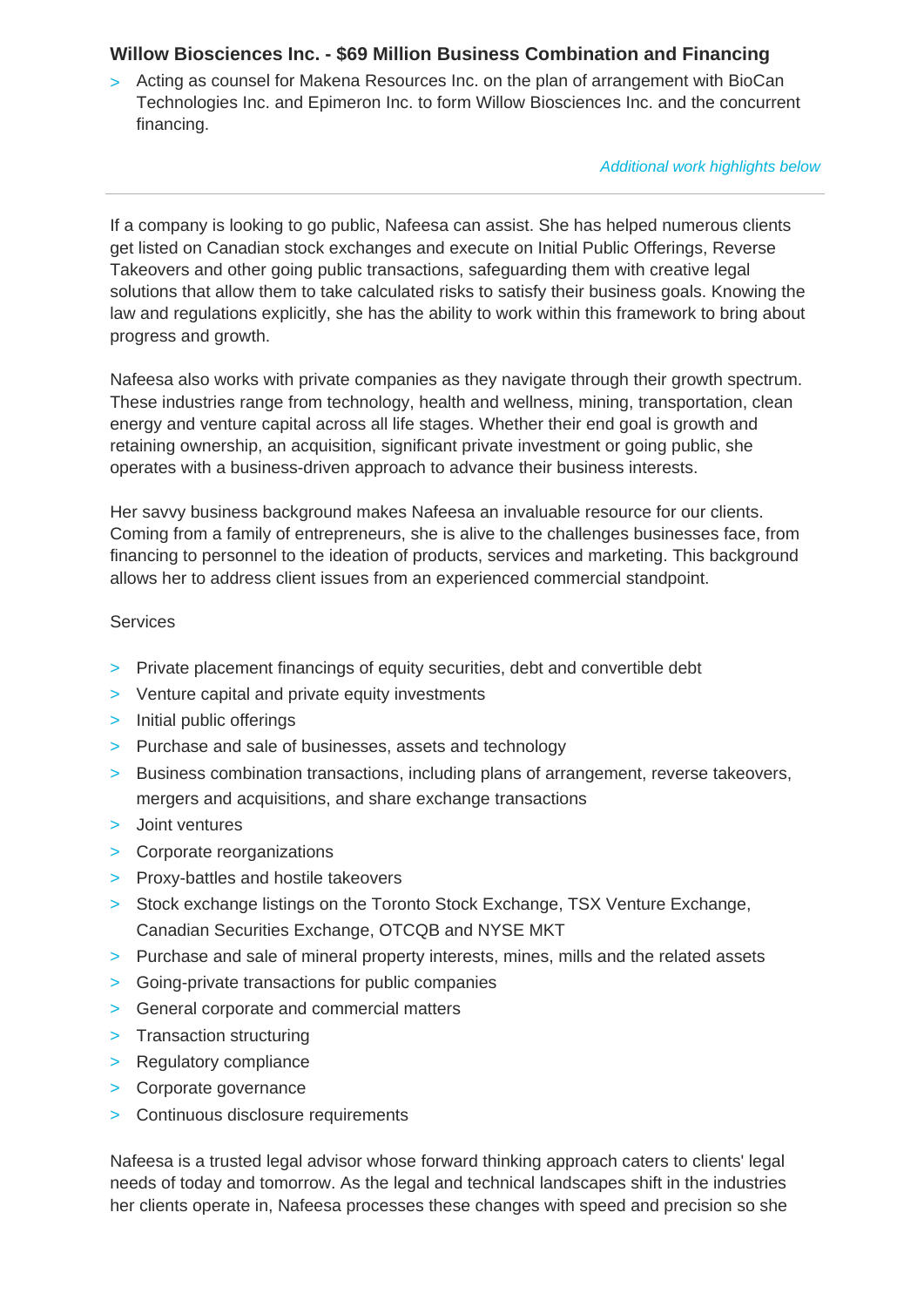can help her clients navigate the changing landscape and stay on course whatever their end goal is.

Nafeesa grew up in an environment where ethics and values were ingrained at an early age. She brings those principles of hard work and dedication to her practice, helping advance the business interests of our clients.

# **Credentials**

### **Awards & Distinctions**

- > Canadian Legal Lexpert Directory®, Lawyer to Watch, Corporate Finance & Securities, 2022
- > Best Lawyers in Canada, Mergers and Acquisitions Law, 2021-2022
- > Lexpert-ranked leading Finance and M&A lawyer, 2022

### **Industry Involvement**

- > Canadian Bar Association (Securities Law and Business Law Subsections)
- > Prospectors and Developers Association of Canada
- > Association of Corporate Growth
- > Association of Women in Finance
- > Ismaili Legal Professionals Network

### **Education & Call to Bar**

- > Call to Bar: British Columbia (2009)
- > Bachelor of Laws, University of British Columbia (2008)
- > Bachelor of Arts (Honours with Distinction), History and International and Comparative Studies, Western University (2005)
- > York House School (2001)

# **Community Involvement**

- > Westcoast Family Centres, Community Development Committee
- > Make-A-Wish British Columbia & Yukon, Gala Committee

# **Additional Work Highlights**

# **WELL Health Technologies Inc. - \$15 Million Short Form Prospectus Offering**

> Acting as counsel for WELL on its \$15 million bought deal short form prospectus offering of common shares and on its going public transaction, and advising on other securities related matters.

# **Norsemont Mining Inc. - Acquisition of Chilean Mineral Exploration Project**

> Acting as counsel for Norsemont on its \$10.45 million acquisition of Choquelimpie gold/silver project in Northern Chile through the acquisition of Tavros Gold Corp.

# **TGS Esports Inc. - TSXV Listing and Esports Business Acquisitions**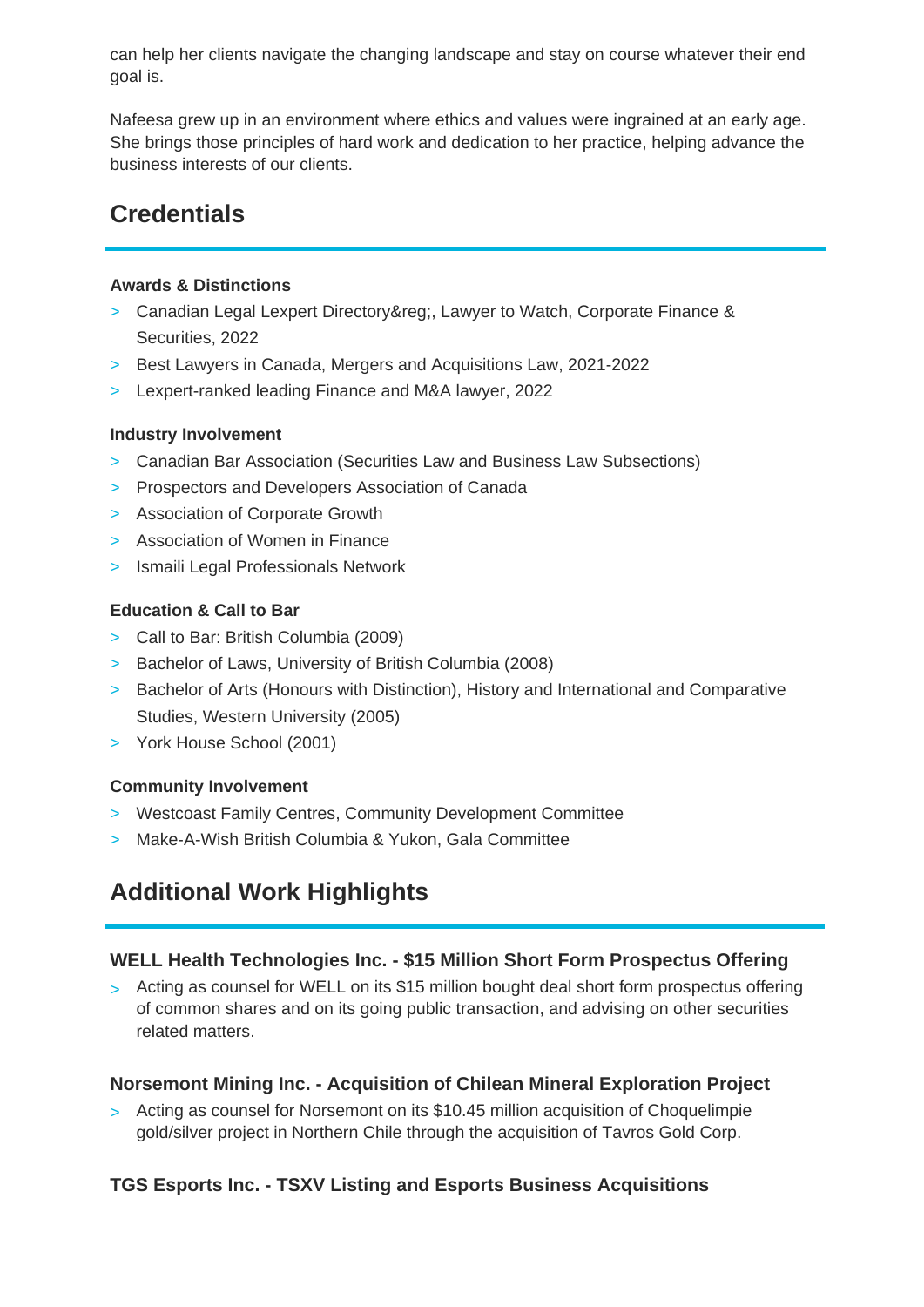> Acting as counsel for Brockton Ventures Inc. to publicly list "The Gaming Stadium", and as counsel for TGS on its acquisition of Pepper Esports Inc. and other esports and technology businesses, on its strategic financing.

# **Trenchant Capital Corp. - \$12 Million Prospectus Offering of Convertible Debentures**

> Acting as counsel for this investment issuer on is \$12 million prospectus offering of 8% convertible debentures.

### **Run of River Power Inc. - Plan of Arrangement and Going Private Transaction**

> Acting as counsel for ROR on its going private transaction and delisting from the TSX Venture Exchange by way of a plan of arrangement involving a sale of the Skookum Power Project to Concord Pacific and sale of the Brandywine Creek Project to a third party.

# **Sun Entertainment Holding Corporation - Going Private Transaction**

> Acting as counsel for Sun Entertainment, parent company for record label "Sun Records", on its going private transaction and delisting from the TSX Venture involving the buy-out of minority shareholders' interests by the largest shareholder.

### **Huldra Silver Inc. - CCAA Restructuring**

> Acting as issuer's counsel advising Huldra on securities matters in connection with the company's restructuring under the Companies' Creditors Assistance Act (Canada).

#### **Wolfden Resources Corporation - \$10 million IPO**

> Acting as counsel for Wolfden on its \$10 million initial public offering and listing on the TSX Venture Exchange as a Tier 1 mining company and the concurrent acquisition of an advanced stage mining property.

# **Mining Issuer IPO - \$7 million Special Warrant IPO**

> Acting as counsel for a mineral exploration company in its \$7 million special warrant financing, prospectus filing, exercise of special warrants and listing on the TSX Venture Exchange as a Tier 2 Mining Issuer.

#### **Equity Drawdown Financings**

> Acting as counsel for a private equity fund in its investments in Canadian publicly listed companies by way of equity drawdown facilities.

#### **Sales of Private Technology Companies**

> Acting as counsel for a private cybersecurity company through its early stage financings and corporate restructuring, and on its sale to an international accounting firm.

#### **Start-Up Financings and Private Equity Investment**

> Acting as counsel for a gaming start-up through their Series A and Series B financings and negotiating an investment and joint venture with a private equity fund. Advising start-ups on founders' investments and early stage financings.